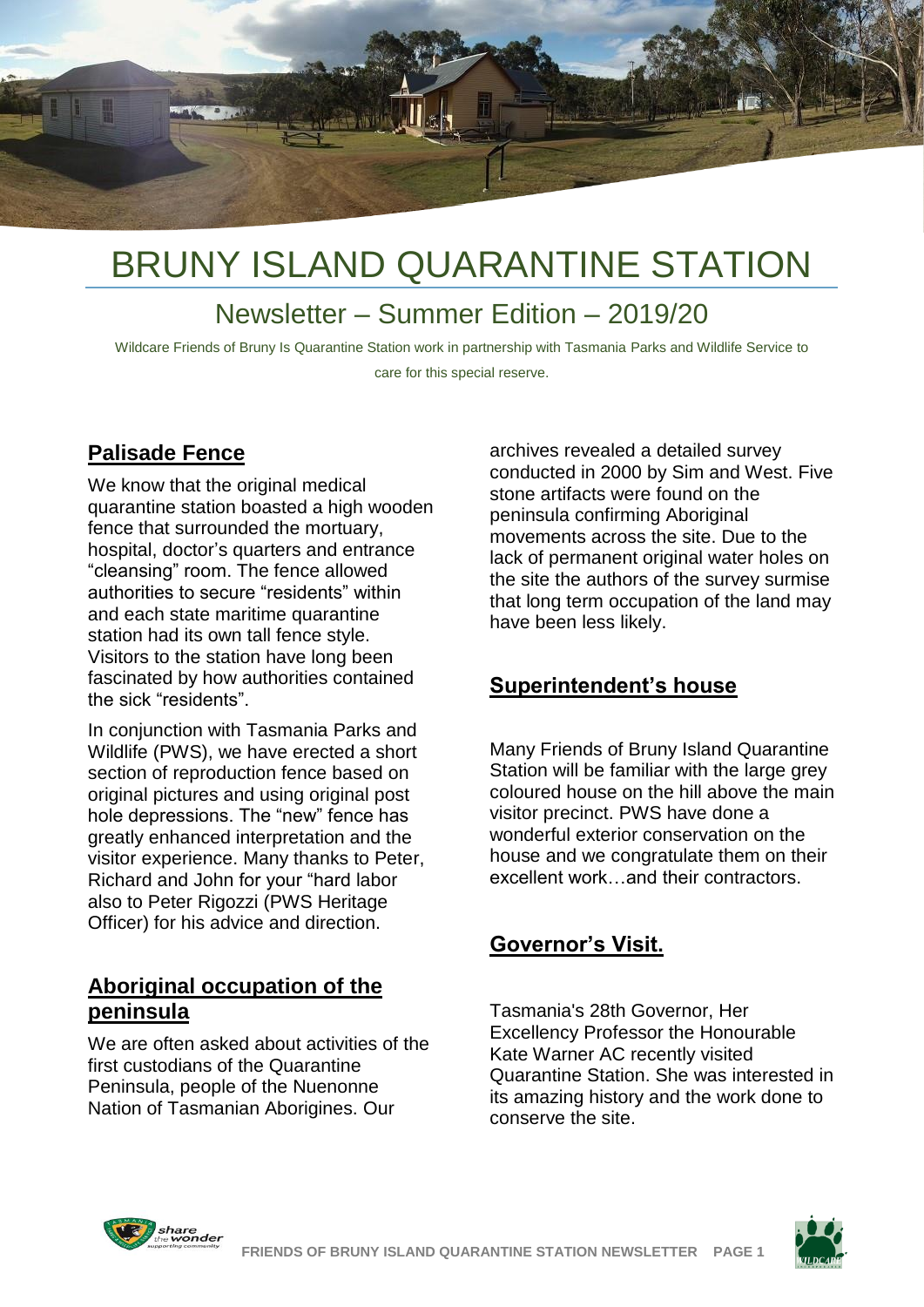

### Newsletter – Summer Edition – 2019/20

Wildcare Friends of Bruny Is Quarantine Station work in partnership with Tasmania Parks and Wildlife Service to care for this special reserve.

#### **Science Day 2019**

Our annual Science Fun Day was held on October 6. Over 200 people took part in activities, picnics, relaxing, walking, learning about science and a birthday party! Many thanks to Inspiring Australia, UTAS, sponsors, PWS and our large team of committed volunteers, incl. PWS volunteer caretakers.

#### **Orchids and Orchids Sign**

Many plants were quarantined on the Station during the 1950's. Show orchids were among the participants and our own pots are on show now!

Native orchids abound in the beautiful bushland and the new native orchid sign now helps visitors understand some of our flora. Many thanks to Malcolm Wells for assisting our committee with native orchid identification. There are photos of all native orchids found in the Flora & Fauna Folder on site**.**

#### **Mortuary Interpretation**

We are excited to commence plans with PWS to interpret the mortuary building. Research indicates that the style of small double brick building, with few windows, was also used in small rural English mortuaries. Work on doors and brick stabilization is needed before PWS open to the public. Fortunately, we think that very few deceased patients used this building. This was possibly due to the long sea voyages needed to get to Tasmania from places like Europe.

#### **What's planned?**

The committee is discussing future working bees, the mortuary interpretation, continuing renovation work on dams and new display panels for larger events. New historical information is constantly coming to our notice and the German Diary translations give fascinating insights into station life.

We thank PWS Bruny Is staff for their work and Ranger Jennifer Mudge for her leadership and assistance this year. Jen's attention to detail and understanding of the site's management needs have assisted us greatly.



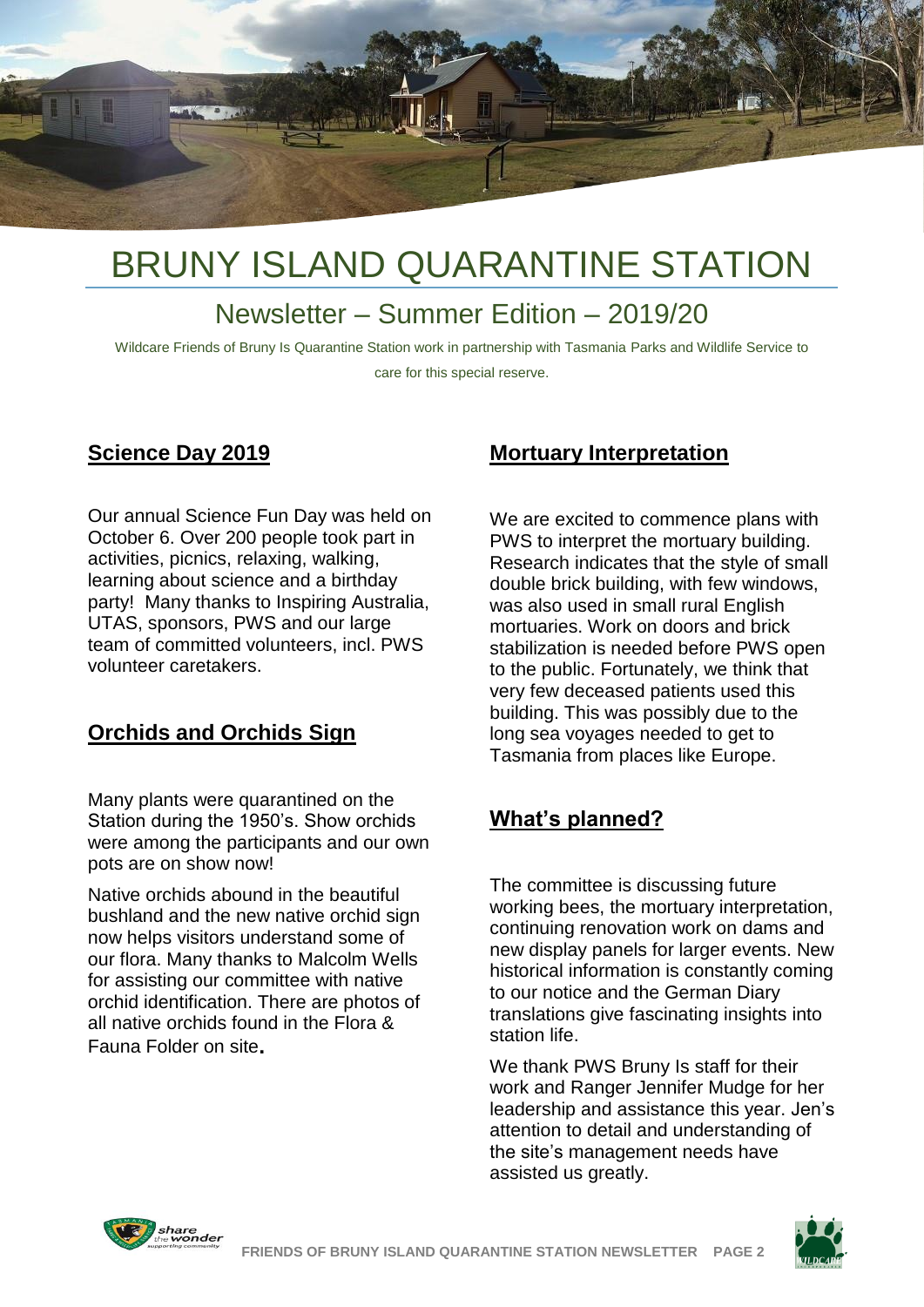

### Newsletter – Summer Edition – 2019/20

Wildcare Friends of Bruny Is Quarantine Station work in partnership with Tasmania Parks and Wildlife Service to care for this special reserve.



Young scientist learning some nature-based geometry, Science Day.

*We wish all Friends of Bruny Is Quarantine Station (FOBIQS) an enjoyable festive season and a successful 2020. Please feel free to contact us if you have any ideas or feedback or would like to help the committee with our activities during 2020.*



Governor's visit



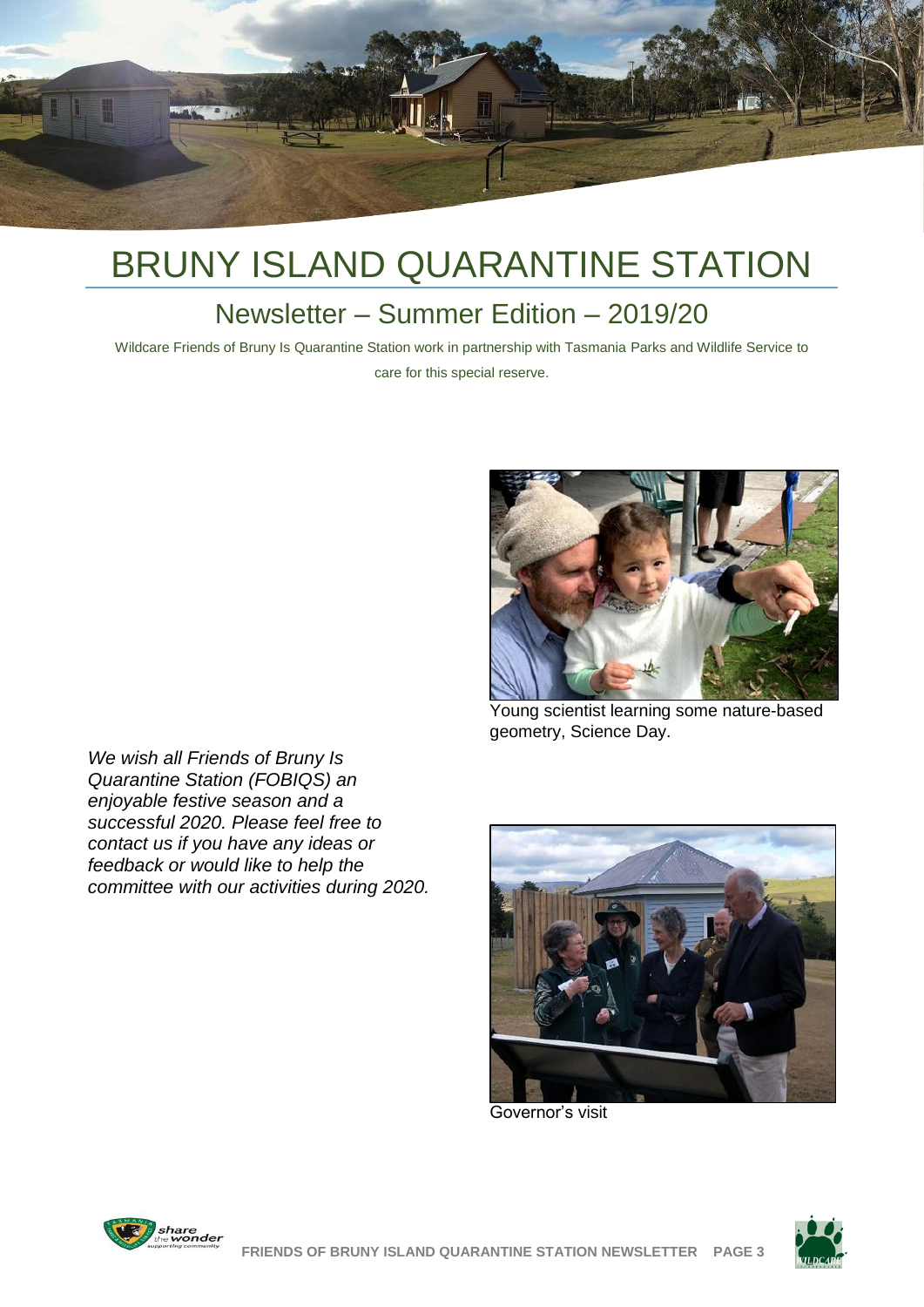

### Newsletter – Summer Edition – 2019/20

Wildcare Friends of Bruny Is Quarantine Station work in partnership with Tasmania Parks and Wildlife Service to care for this special reserve.



2019 Orchids.: Orchids were one of the plants quarantined on the station





Top: archival picture of stabilisation of north wall of mortuary in the early days of FOBIQS.

Below: smart new exterior to Superintendents' house